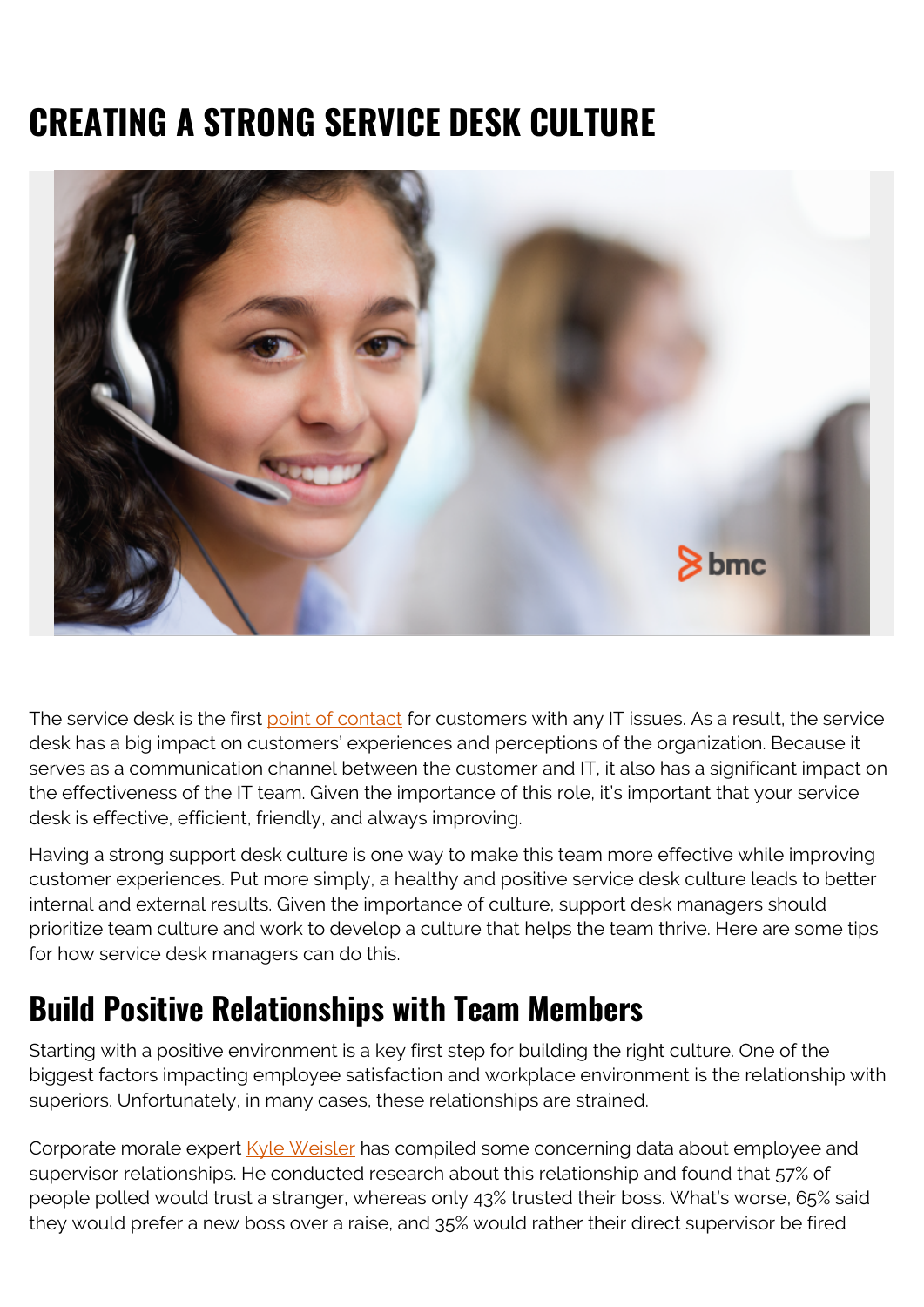rather than getting a substantial raise.

That data is compelling and indicates that in many organizations there is room for growth in relationships between bosses and employees. With that in mind, the first focus of building a strong team culture should be on relationships, such as building better relationships between supervisors and employees. The advice shared below will provide some tangible ways to strengthen these relationships, but it's important to keep such relationships at the forefront of any attempts to build team culture.

#### **Create an Organization-Wide Culture of Service**

The primary goal of the service desk is to meet customer expectations and to resolve all IT issues. As a result, customer satisfaction is at the center of everything the service desk does. Interestingly, [organizational research](https://library.educause.edu/-/media/files/library/2009/8/erb0917-pdf.pdf) indicates that in the service industry, cultural aspects of an organization can have as much of or more of an impact on customer experiences as organizational processes, structures, or innovations.

More specifically, the research indicates that organizations that effectively build a culture of service have the best customer satisfaction and the most success building long-term customer relationships. This research indicates that as service desk managers work to build a strong culture, they should ensure that it's one focused on service.

### **A Shared Opinion on Good Customer Service**

As a first step towards building a culture of service, it's important to develop a shared opinion of what good customer service looks like. Without this, it's hard to develop organizational consistency and clear cultural expectations. Ideally, this vision would not just be shared within the service desk or IT department but instead would span across the organization.

To accomplish this, service desk managers should work with stakeholders across the organization to ensure that the organization's mission, vision, and strategy reflect a service-oriented culture. Doing so will help to develop an organization-wide statement of what excellent customer service is, an important first step towards developing a culture of service.

#### **Developing a Customer-Centric Culture**

A big part of creating a culture of service is developing an internal culture that is customer-focused. Plus, creating a customer-centered culture will lead to improvements in team efficiency, improved relationships across the team, and stronger relationships between the team and customers.

One way to help make your team more customer-focused is by creating customer-experiences guidelines. These guidelines will help keep your team focused on the customer while also helping to further develop a shared opinion on excellent customer service.

A first step towards making these guidelines is understanding the dynamics of your team. On all teams, some members are more customer-centered than others. Take some time to understand the strengths and weaknesses of team members as they relate to customer service. Then, use these observations to create a baseline of performance and a standard for which to strive. It's important to note that these observations should not be critical, but instead should be used to set the standards for your team's customer-focused development.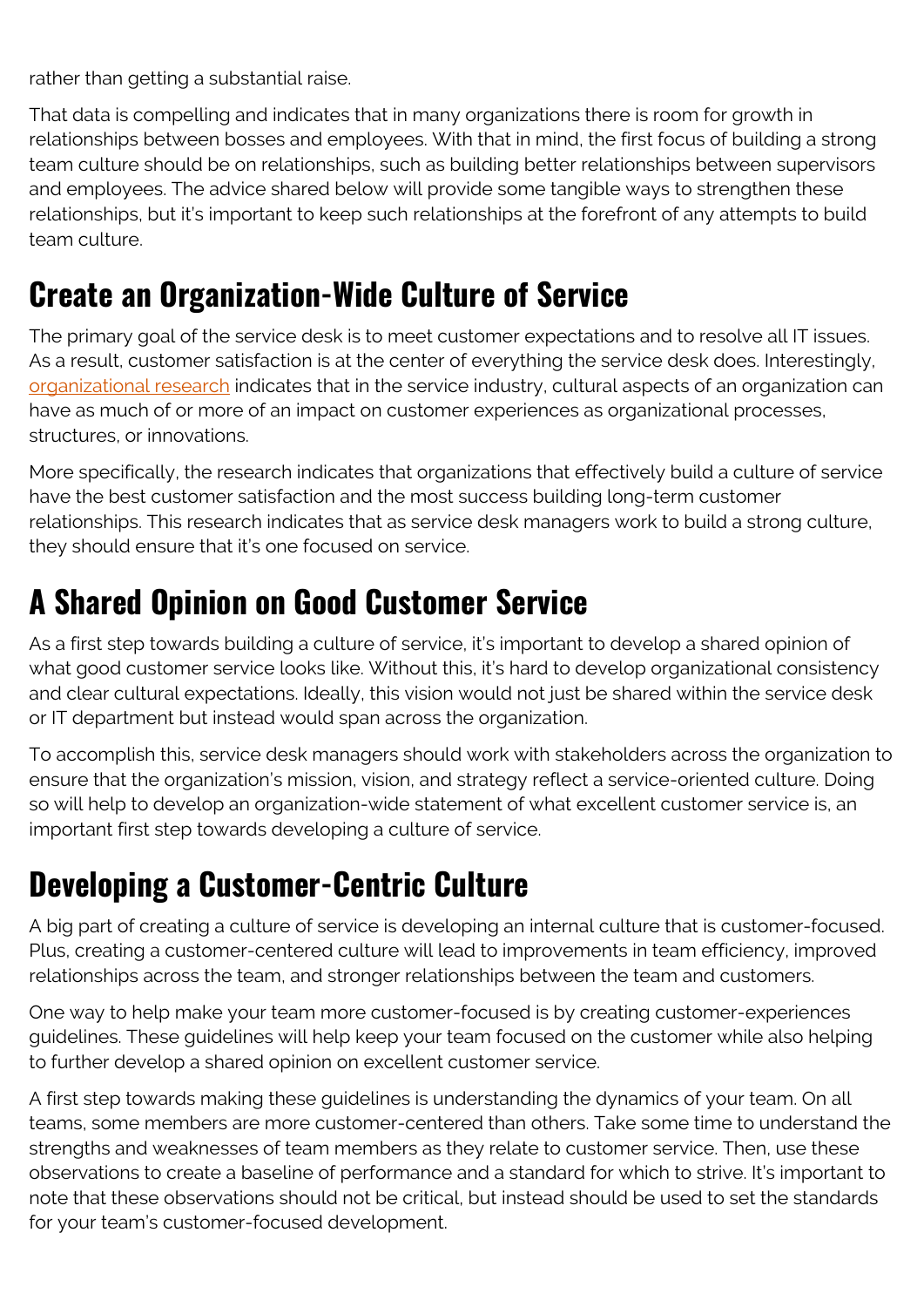After observing team dynamics, it's helpful to observe interactions between team members and customers. While watching these interactions, pay particular attention to what actions lead to the best outcomes for customers. This could mean outcomes such as the most excitement, development of trust, or even the most gratitude. From these observations, you should come away with a few trends or keywords that are the most effective for dealing with customer issues.

Finally, talk with your team. Get their opinions about what's most effective when handling customer issues or what helps to achieve customer satisfaction.

After observing and listening, you should be prepared to draft customer experience guidelines to help your team more effectively provide excellent customer service. [Experts](https://blog.topdesk.com/en/customer-focused-service-culture) suggest that these guidelines should have around 5 or 6 points. They should be short enough to be usable but also long enough to provide the team with actionable steps and all necessary details. Ultimately, these guidelines should be something that your team can use *and* something that you can utilize to support the development of team members and a culture of service.

### **Additional Aspects of a Culture of Service**

Beyond making your team customer-focused and developing an organization-wide vision of excellent customer service, there are other things you can do to strengthen the culture of your team. Here are a few areas to focus on initially:

**Creating systems and practices that improve customer service.** The customer service guidelines serve as one example of such a system, but there are others that you can create. When reviewing and developing service desk processes, always do so through the lens of what will most improve customer experiences.

**Developing employee training focused on creating a culture of service.** Training that provides tangible ways that employees can help build a culture of service should be developed for both new and veteran employees. Consider creating sessions on such topics as increasing customer satisfaction, improving responsiveness, and increasing effectiveness.

**Consistently assessing performance and making adjustments as needed.** Providing excellent customer service is a constantly moving target. Additionally, even the best teams can always improve. As a result, it's a good idea to create metrics that assess your team's performance towards specific cultural goals. You can do this through the use of surveys, by reviewing achievements, or through the creation of specific metrics to help analyze your team's progress.

**Celebrate excellence.** One way to help build a strong team culture is to celebrate success and to celebrate the values that you want to see in your team. With that in mind, it's important to celebrate great customer service. Consider creating formal celebrations of employees that exhibit excellent customer service, such as gift cards or pizza parties, as well as more informal celebrations of great service, such as shout-outs at the weekly meeting.

As you work to build or improve the culture of your support desk, remember to focus on relationships, as they play a key role in creating a healthy culture. Additionally, keep in mind the importance of personalizing any practices or structures that you create to your team and organization. As you do so, trust that while building a strong culture can be difficult and timeconsuming, it's well worth the investment made as it will make your team and organization stronger and more effective.